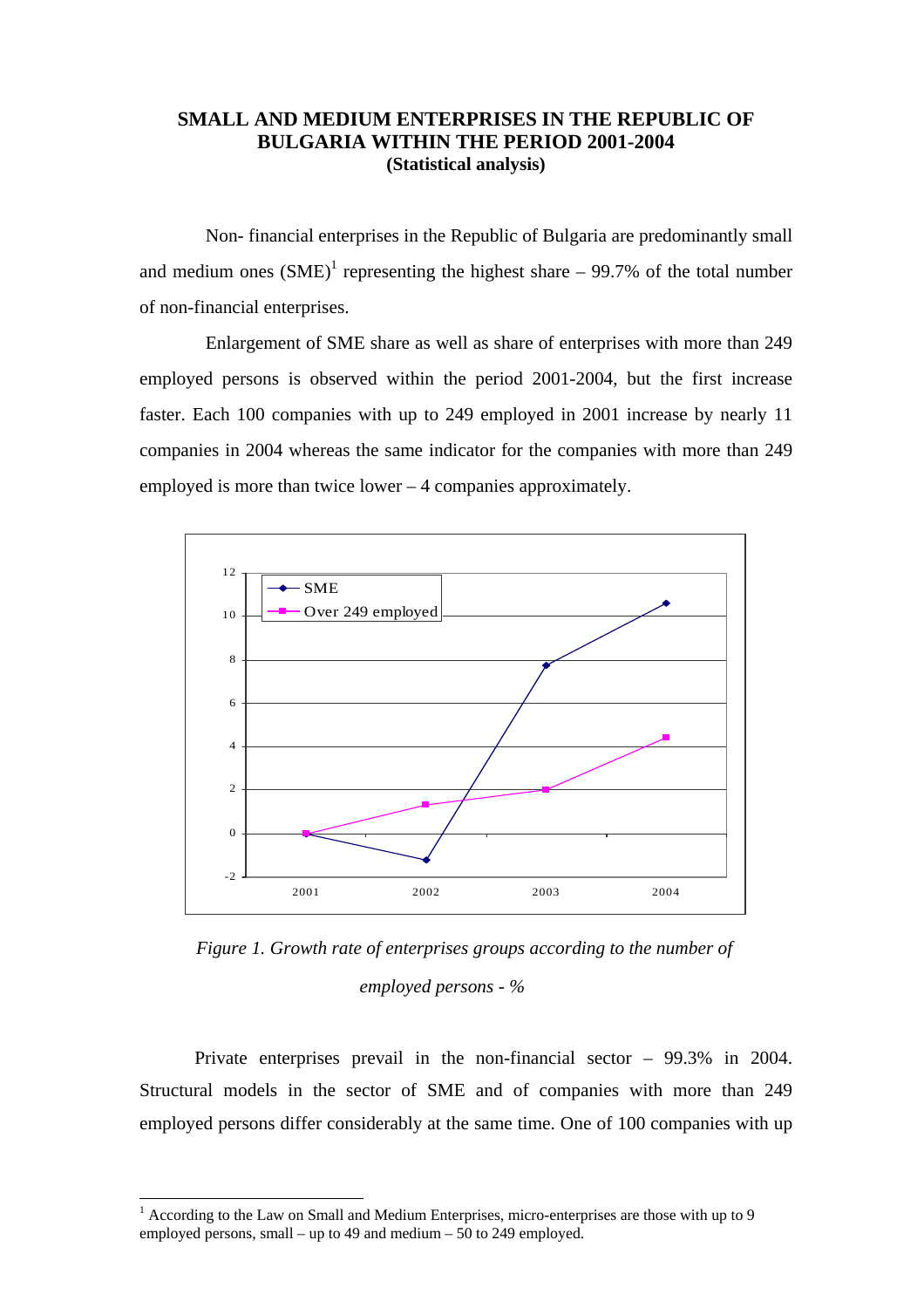to 249 employed persons is public, whereas outside the private sector are approximately 25 of 100 companies with more than 249 employed.



*Figure 2. Structure of SME and of enterprises with more than 249 employed persons according to the ownership in 2004 - %* 

Improvement the balance between SME and economically active population is observed for all planning regions within the period 2001-2004. Considerable increase of companies' density<sup>2</sup> is registered in 2004 compared to 2001 in almost all regions: South East region – from 78 to 85, South Central – from 67 to 75, South West – from 69 to 74, North East – from 65 to 71, North West – from 50 to 61.

Role of SME in providing employment increases continuously. In 2001 65.8% of the employed persons are working at SME whereas in 2002, 2003 and 2004 the shares are 66.7, 69.3 and 70.5% respectively.

Table 1

|                        |       |       |       | (per cent) |
|------------------------|-------|-------|-------|------------|
| Groups of enterprises  | 2001  | 2002  | 2003  | 2004       |
| <b>Total</b>           | 100.0 | 100.0 | 100.0 | 100.0      |
| <b>SME</b>             | 65.8  | 66.7  | 69.3  | 70.5       |
| Up to 9 employed       | 24.7  | 24.9  | 26.0  | 26.0       |
| $10 - 49$ employed     | 18.1  | 19.3  | 20.9  | 21.9       |
| $50 - 99$ employed     | 9.5   | 9.6   | 9.6   | 9.9        |
| $100 - 249$ employed   | 13.5  | 12.9  | 12.8  | 12.7       |
| More than 249 employed | 34.1  | 33.2  | 30.7  | 29.5       |

EMPLOYMENT STRUCTURE OF GROUPS OF ENTERPRISES ACCORDING TO THE NUMBER OF EMPLOYED PERSONS

The dynamics of structural balance between persons employed at SME and economically active population by planning regions shows positive tendency of

<sup>&</sup>lt;sup>2</sup> Companies' density is measured using number of enterprises per 1000 economically active population.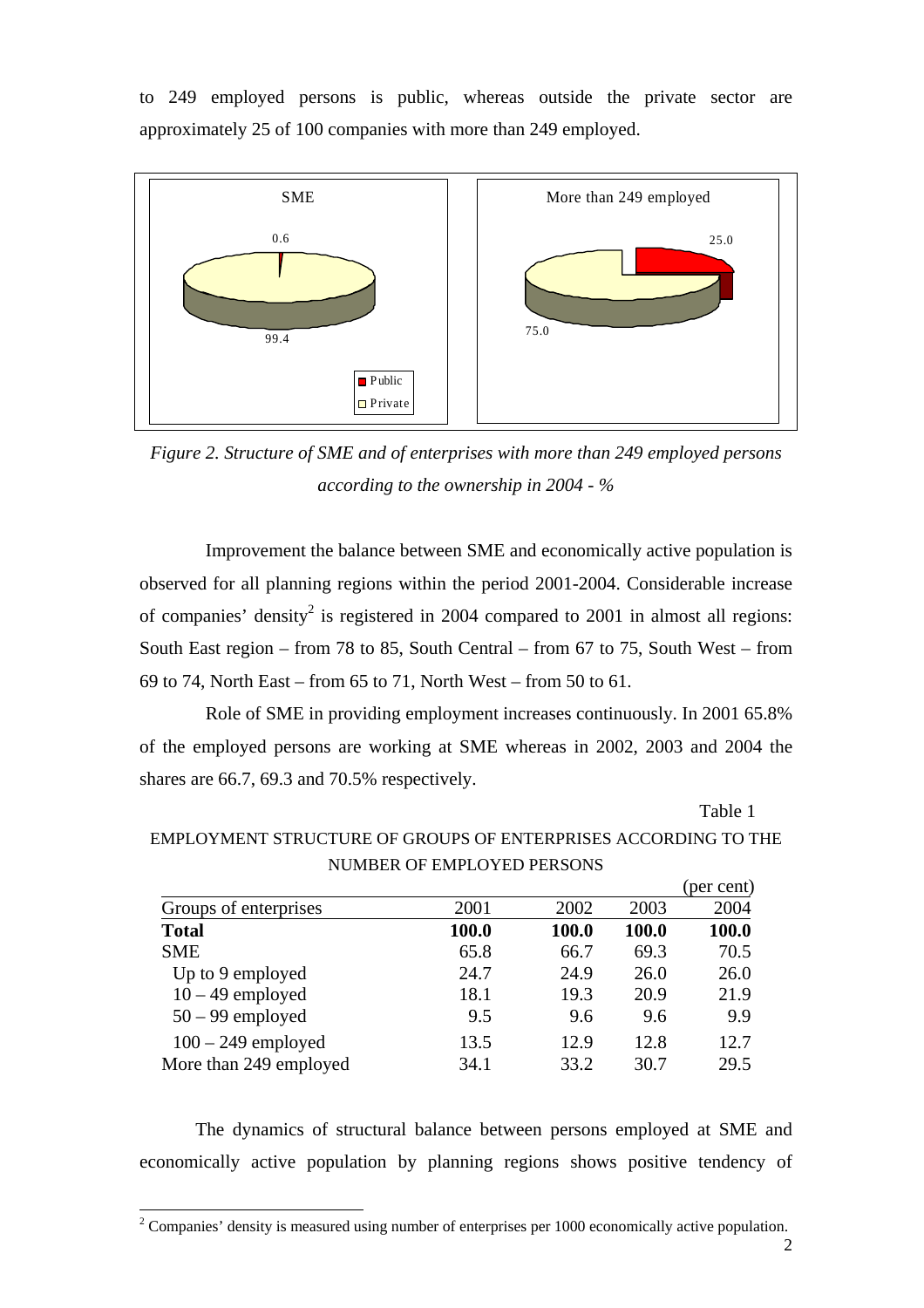development within the period 2001-2004, i.e. improvement of labour force usage. This process is more obvious for South Central region where all districts register considerable rate of increase of employed at SME: Pazardzhik - 36.9%, Plovdiv - 29.6%, Haskovo – 28.4%, Kardzhali – 26.8%, Stara Zagora – 23.6%, Smolyan – 17.1%. Although slightly expressed, negative is the dynamics of structural balance at North East region.

SME have a priority in creating employment and turnover during the whole period under observation and each year their role became more substantial. For the first time in 2004 SME have bigger contribution compared to enterprises with more than 249 employed in creating value added<sup>3</sup> in non-financial sector. SME development concerning accumulation of value added in the sector is going up and share of SME increased from 46.1% in 2001 to 47.8% in 2002, 49.2% in 2003 and reaches 51.5% in 2004.

 Increase of value added created is observed for SME as well as for big enterprises with more than 249 employed, but the real growth rates amongst big companies in 2003 and 2004 compared to 2001 are 2.4 and 2.0 times lower. Compared to 2001, companies with up to 249 employed increased in 2004 value added created by 62.5% whereas big companies - by 31.1% only.

There is considerable differentiation in the growth rate of value added created by SME at separate economic activities, but the common feature is that growth rate is positive and for the most activities has relatively high value – over 71.0%.

The analysis of labour productivity<sup>4</sup> amongst groups of enterprises according to the number of employed shows that it is highest for the biggest enterprises (with more than 249 employed) and in 2004 represents 13.9 thousand BGN in current prices and is 64.7% higher compared to the average for the non-financial sector in the country.

l

<sup>&</sup>lt;sup>3</sup> Value added is calculated according to the definition applied in structural business statistics (EU Regulation 58/1997).

<sup>&</sup>lt;sup>4</sup> Labour productivity is measured as a ratio between value added and number of employed persons.